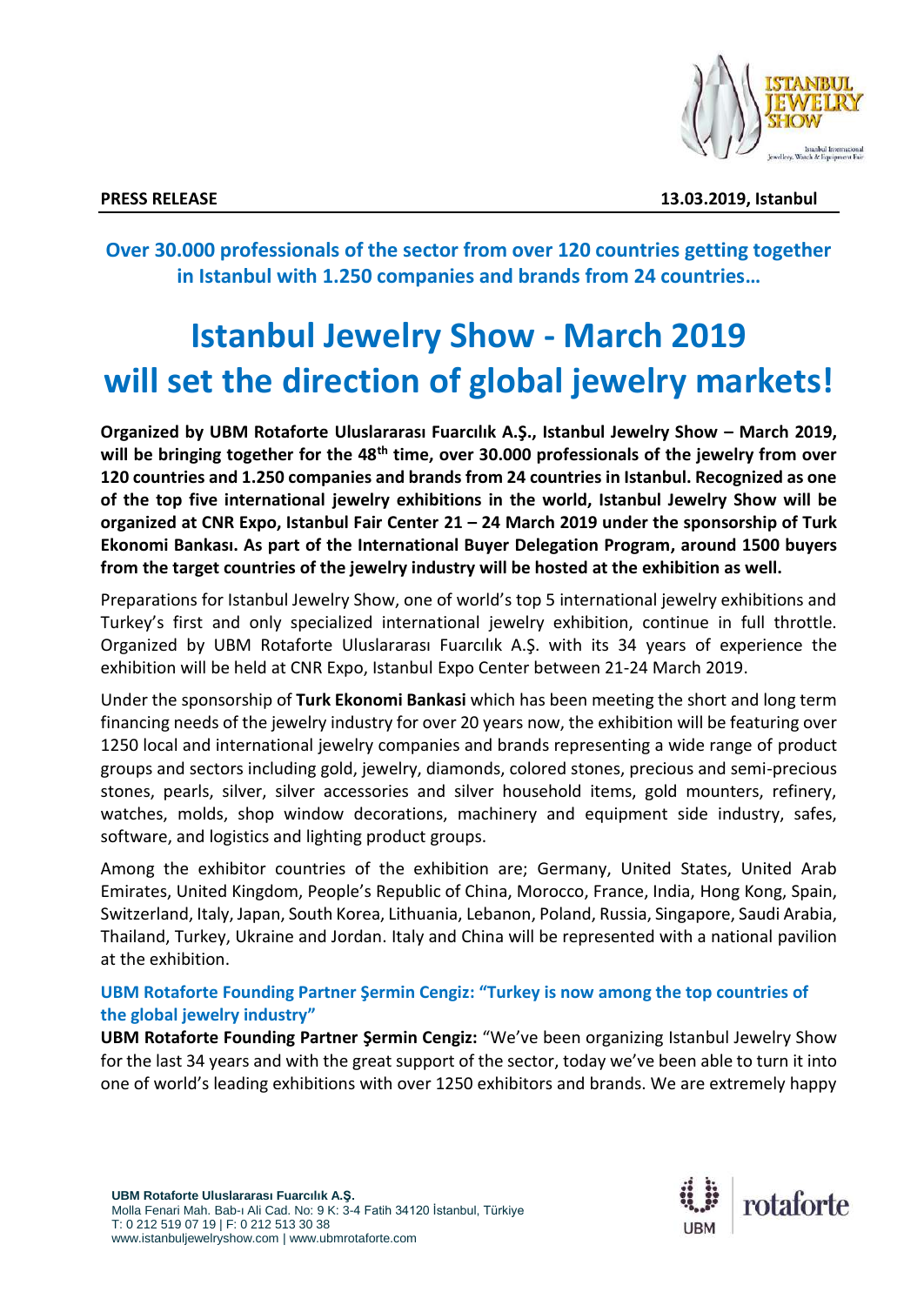

and proud to be organizing for the  $48<sup>th</sup>$  time, this exhibition which has become the number one priority of business agenda and a major meeting point for all professionals of the sector. As UBM Rotaforte, we've been pioneering the development of the sector since the first day of Istanbul Jewelry Show. In line with this, we aim to create new business opportunities by bringing together all stakeholders of the industry. Not only our exhibitors turned into sought after and highly demanded brands but also "Made in Turkey" branded jewelry products became the number one choice of customers especially in the Middle East, Europe, Arabic Peninsula, Russia and CIS Countries. Parallel to this development on the part of the players of the sector, Istanbul Jewelry Show as well managed to increase its contribution to the sector every year. With the new business meetings to be held and agreements to be signed as part of the exhibition, sponsored by Turk Ekonomi Bankası, we aim to help realize around 80% of Turkish Jewelry Exports."

# **Over 30.000 professionals of the sector from over 120 countries to visit the exhibition!**

The companies joining the exhibition which will be providing the opportunity to meet and collaborate with leading global buyers from all over the world ranging from Eastern Europe to Near Asia, from Russia to Middle East and from North Africa to Turkic Republics, will be showcasing their special products and collections to over 30.000 professionals of the sector from over 120 countries.

# **Buyer Delegation of 1.500 professionals from 90 countries coming to Istanbul Jewelry Show!**

As part of Istanbul Jewelry Show - March 2019 Exhibition, an "International Buyer Delegation Program" coordinated with support from the Ministry of Trade of Turkish Republic and organized by General Secretary of Istanbul Minerals and Metals Exporters Association (IMMIB), Jewelry Exporters' Association (JTR) and UBM Rotaforte with the goal of increasing jewelry exports, finding new markets and preserving the market share. As part of the program, a buyer delegation of 1.500 professionals of the sector representing Europe, Middle East, USA, North Africa and Far East countries will be hosted at the exhibition. The business meetings to be held during the exhibition are expected to generate around 80% of Turkey's jewelry exports.

# **The latest designs of 2019 will be debuted at Istanbul Jewelry Show!**

Turkish Jewelry Industry, which recently managed to get rid of its label as the jewelry contract manufacturer in the world, and increased its reputation with unique jewelry designs, will be debuting trendy designs from the 2019 jewelry collections for the taste of global jewelry buyers via special events throughout the exhibition.

#### **Designer Market to set the jewelry design trend for the year!**

Organized every year by UBM Rotaforte and Jewelry Exporters' Association (JTR) as part of Istanbul Jewelry Show, Designer Market, will once again bring together master and young jewelry designers on the same platform. Designers will be showcasing their designs and jewelries they produced at the Designer Market specially created at the exhibition venue.